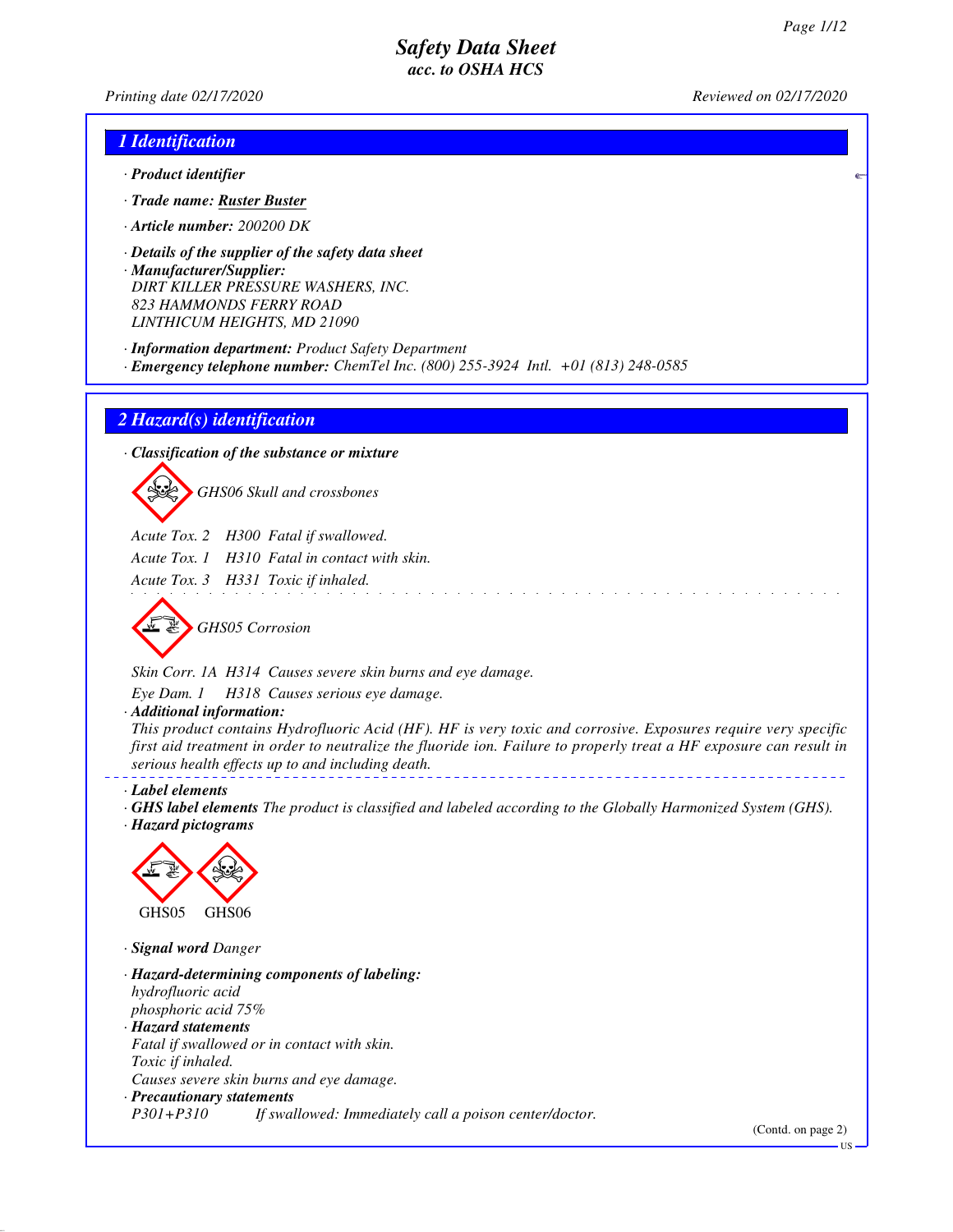*Printing date 02/17/2020 Reviewed on 02/17/2020*

#### *Trade name: Ruster Buster*

|                                                                                                | (Contd. of page 1)                                                                                                                                 |
|------------------------------------------------------------------------------------------------|----------------------------------------------------------------------------------------------------------------------------------------------------|
| <i>P321</i>                                                                                    | Specific treatment (see on this label).                                                                                                            |
|                                                                                                | P303+P361+P353 If on skin (or hair): Take off immediately all contaminated clothing. Rinse skin with water/<br>shower.                             |
|                                                                                                | P305+P351+P338 If in eyes: Rinse cautiously with water for several minutes. Remove contact lenses, if present<br>and easy to do. Continue rinsing. |
| $P361 + P364$                                                                                  | Take off immediately all contaminated clothing and wash it before reuse.                                                                           |
| P <sub>405</sub>                                                                               | Store locked up.                                                                                                                                   |
| <i>P501</i>                                                                                    | Dispose of contents/container in accordance with local/regional/national/international<br>regulations.                                             |
| · Classification system:                                                                       |                                                                                                                                                    |
| $\cdot$ NFPA ratings (scale 0 - 4)                                                             |                                                                                                                                                    |
|                                                                                                | $Health = 4$<br>$Fire = 0$<br>$Reactivity = 0$                                                                                                     |
| $\cdot$ HMIS-ratings (scale 0 - 4)                                                             |                                                                                                                                                    |
| <b>HEALTH</b><br>$\vert 3 \vert$<br><b>FIRE</b><br><b>REACTIVITY</b><br>$\boxed{0}$            | $Health = 3$<br>$\begin{bmatrix} 0 \\ \end{bmatrix}$ Fire = 0<br>$Reactivity = 0$                                                                  |
| $\cdot$ Other hazards<br>$\cdot$ <b>PBT</b> : Not applicable.<br>$\cdot$ vPvB: Not applicable. | $\cdot$ Results of PBT and $vPvB$ assessment                                                                                                       |
|                                                                                                |                                                                                                                                                    |
|                                                                                                |                                                                                                                                                    |

### *3 Composition/information on ingredients*

*· Chemical characterization: Mixtures*

*· Description: Mixture of the substances listed below with nonhazardous additions.*

| · Dangerous components: |                                                          |                    |
|-------------------------|----------------------------------------------------------|--------------------|
|                         | $7664 - 39 - 3$ hydrofluoric acid                        | $>10-525\%$        |
|                         | 7664-38-2 phosphoric acid $75\%$                         | $\geq 2.5 - 510\%$ |
|                         | $66455 - 15 - 0$ C10-12 6 Mole Linear Alcohol Ethoxylate | $\leq$ 5%          |

### *4 First-aid measures*

#### *· Description of first aid measures*

*· General information:*

*Immediately remove any clothing soiled by the product.*

*Remove breathing apparatus only after contaminated clothing have been completely removed.*

*In case of irregular breathing or respiratory arrest provide artificial respiration.*

#### *· After inhalation:*

*Delayed reactions up to and including fatal pulmonary edema to inhaled concentrations of HF may not be apparent for hours following initial exposure.*

*Use a respiration bag or breathing device.*

*Do not use mouth to mouth or mouth to nose resuscitation.*

*Supply fresh air or oxygen; call for doctor.*

*In case of unconsciousness place patient stably in side position for transportation.*

(Contd. on page 3)

US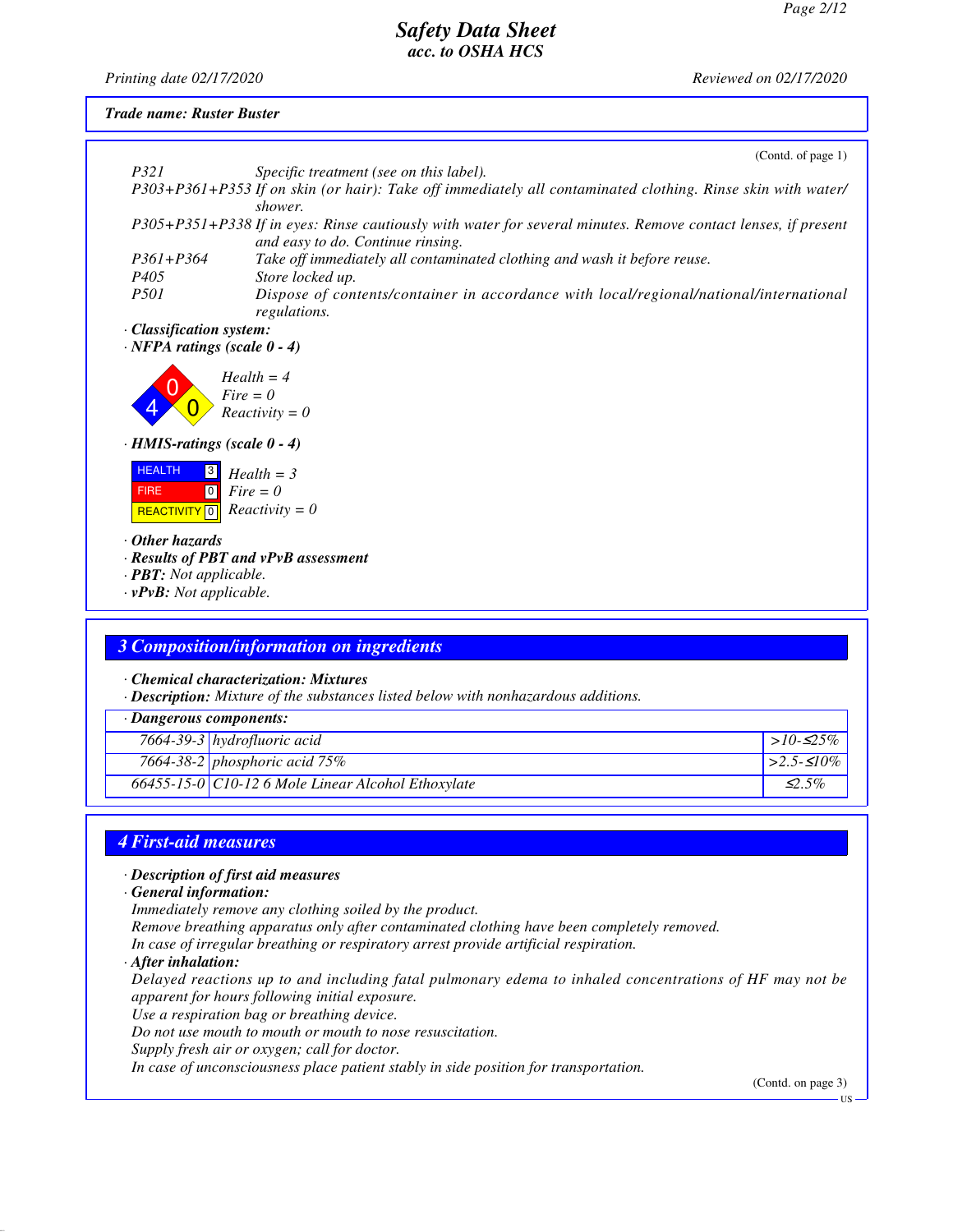*Printing date 02/17/2020 Reviewed on 02/17/2020*

### *Trade name: Ruster Buster*

| · After skin contact:<br>Treat affected skin with cotton wool or cellulose. Then wash and rinse thoroughly with water and a mild cleaning |        |
|-------------------------------------------------------------------------------------------------------------------------------------------|--------|
| agent.                                                                                                                                    |        |
| Rub in Ca-gluconate solution or Ca-gluconate gel immediately.                                                                             |        |
| Immediately wash with water and soap and rinse thoroughly.                                                                                |        |
| · After eye contact:                                                                                                                      |        |
| Irrigate open eyelids with 500-1000cc's of a 1% calcium gluconate in saline solution.                                                     |        |
| Call a doctor immediately.                                                                                                                |        |
| Protect unharmed eye.                                                                                                                     |        |
| Rinse opened eye for several minutes under running water. Then consult a doctor.                                                          |        |
| · After swallowing:<br>Seek immediate medical attentiion with emphasis on hydrofluoric acid exposure.                                     |        |
| A person vomiting while lying on their back should be turned onto their side.                                                             |        |
| Do not induce vomiting; immediately call for medical help.                                                                                |        |
| Drink copious amounts of water and provide fresh air. Immediately call a doctor.                                                          |        |
| · Information for doctor:                                                                                                                 |        |
| · Most important symptoms and effects, both acute and delayed                                                                             |        |
| Latent skin burns with delayed onset (up to 8 hours) can occur at lower concentrations (below 2%) exposure to                             |        |
| this product. Skin burns start with an itching sensation and proceed to necrosis of effected tissue.                                      |        |
| Corrosive and extremely irritating to all tissues.                                                                                        |        |
| Gastric or intestinal disorders                                                                                                           |        |
| <b>Breathing difficulty</b>                                                                                                               |        |
| · Danger                                                                                                                                  |        |
| Danger of hyperglycemia.                                                                                                                  |        |
| Danger of gastric perforation.                                                                                                            |        |
| Danger of pulmonary edema.                                                                                                                |        |
| · Indication of any immediate medical attention and special treatment needed                                                              |        |
| If blue colouring appears (lips, ear-lobes, finger-nails), give oxygen treatment as quickly as possible.                                  |        |
| Later observation for pneumonia and pulmonary edema.<br>Medical supervision for at least 48 hours.                                        |        |
|                                                                                                                                           |        |
|                                                                                                                                           |        |
| <b>5 Fire-fighting measures</b>                                                                                                           |        |
| · Extinguishing media                                                                                                                     |        |
| · Suitable extinguishing agents:                                                                                                          |        |
| Limestone powder                                                                                                                          |        |
| Use fire fighting measures that suit the environment.                                                                                     |        |
| · Special hazards arising from the substance or mixture                                                                                   |        |
| Formation of toxic gases is possible during heating or in case of fire.                                                                   |        |
| Hydrogen fluoride (HF)                                                                                                                    |        |
| During heating or in case of fire poisonous gases are produced.                                                                           |        |
| · Advice for firefighters                                                                                                                 |        |
| Product is not flammable however due to the possible evolution of toxic gases especially HF fight surrounding                             |        |
| fires wearing full SCBA and turnout gear from the uopwind side of the fire. Avoid breathing fumes, vapors and                             |        |
| gases from this product during fire situations.                                                                                           |        |
| · Protective equipment:                                                                                                                   |        |
| Wear self-contained respiratory protective device.                                                                                        |        |
| Wear fully protective suit.                                                                                                               |        |
| Mouth respiratory protective device.                                                                                                      |        |
| (Contd. on page 4)                                                                                                                        | $US -$ |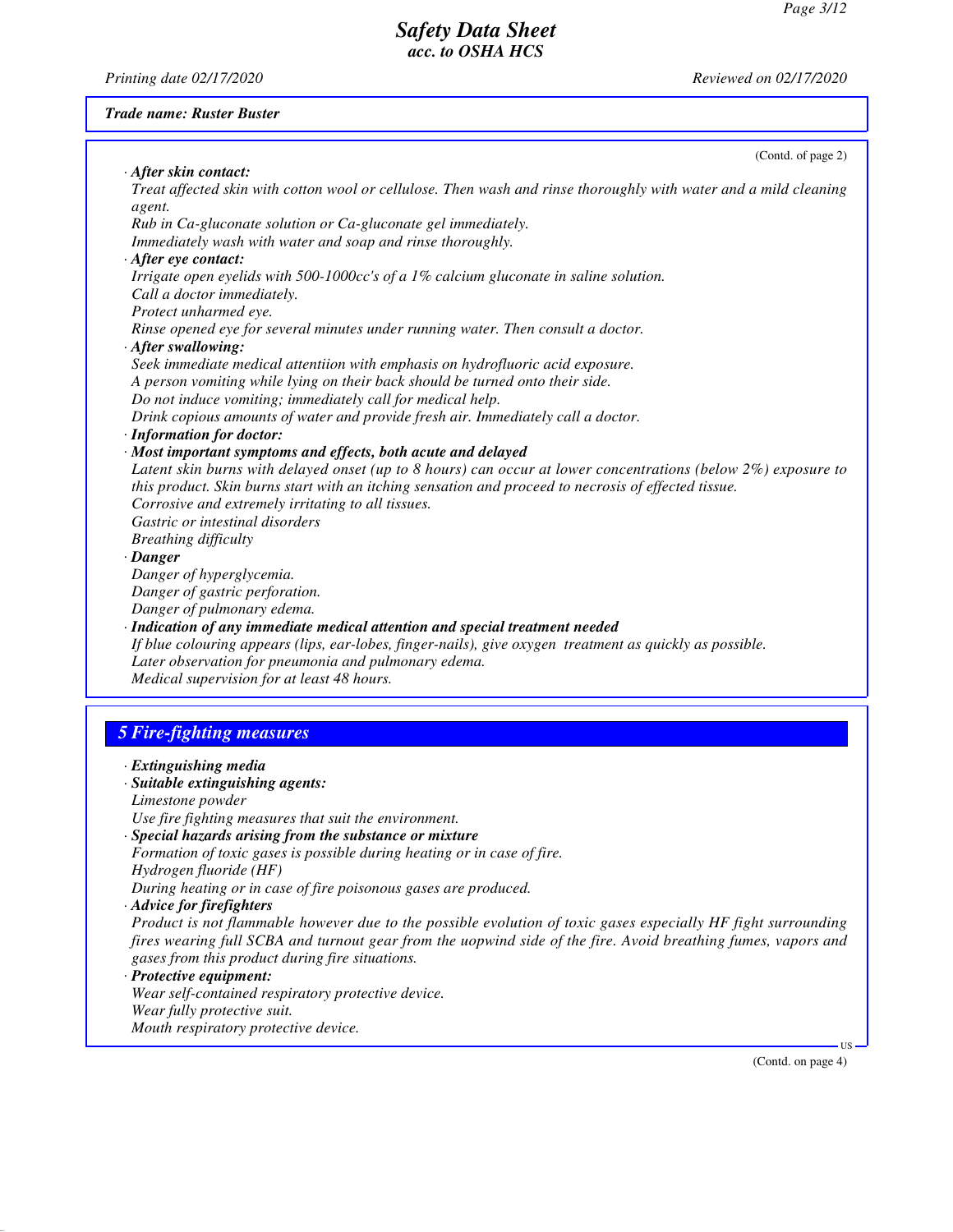(Contd. of page 3)

### *Safety Data Sheet acc. to OSHA HCS*

*Printing date 02/17/2020 Reviewed on 02/17/2020*

#### *Trade name: Ruster Buster*

*6 Accidental release measures*

- *· Personal precautions, protective equipment and emergency procedures Mount respiratory protective device. Wear protective equipment. Keep unprotected persons away.*
- *· Environmental precautions: Dilute with plenty of water. · Methods and material for containment and cleaning up:*
- *Neutralize spills with lime or limestone powder. Ventilate effected area. Absorb with liquid-binding material (sand, diatomite, acid binders, universal binders, sawdust). Use neutralizing agent. Dispose contaminated material as waste according to item 13. Ensure adequate ventilation. · Reference to other sections See Section 7 for information on safe handling. See Section 8 for information on personal protection equipment.*

### *7 Handling and storage*

*See Section 13 for disposal information.*

*· Handling:*

*· Precautions for safe handling Avoid splashes or spray in enclosed areas. When diluting, always stir the product into standing water, not water to product. Keep receptacles tightly sealed. Ensure good ventilation/exhaustion at the workplace. Open and handle receptacle with care. Prevent formation of aerosols.*

*· Information about protection against explosions and fires: Keep respiratory protective device available.*

*· Conditions for safe storage, including any incompatibilities*

*· Storage:*

*· Requirements to be met by storerooms and receptacles: Unsuitable material for receptacle: glass or ceramic. Unsuitable material for receptacle: steel. Use receptacles with fluoroplastic lining. · Information about storage in one common storage facility: Store away from metals.*

*Store away from foodstuffs.*

- *· Further information about storage conditions: Store under lock and key and out of the reach of children. Protect from contamination. Store receptacle in a well ventilated area. Keep receptacle tightly sealed.*
- *· Specific end use(s) No further relevant information available.*

### *8 Exposure controls/personal protection*

*· Additional information about design of technical systems: No further data; see item 7.*

*· Control parameters*

*· Components with limit values that require monitoring at the workplace:*

*The following constituents are the only constituents of the product which have a PEL, TLV or other recommended exposure limit.*

(Contd. on page 5)

US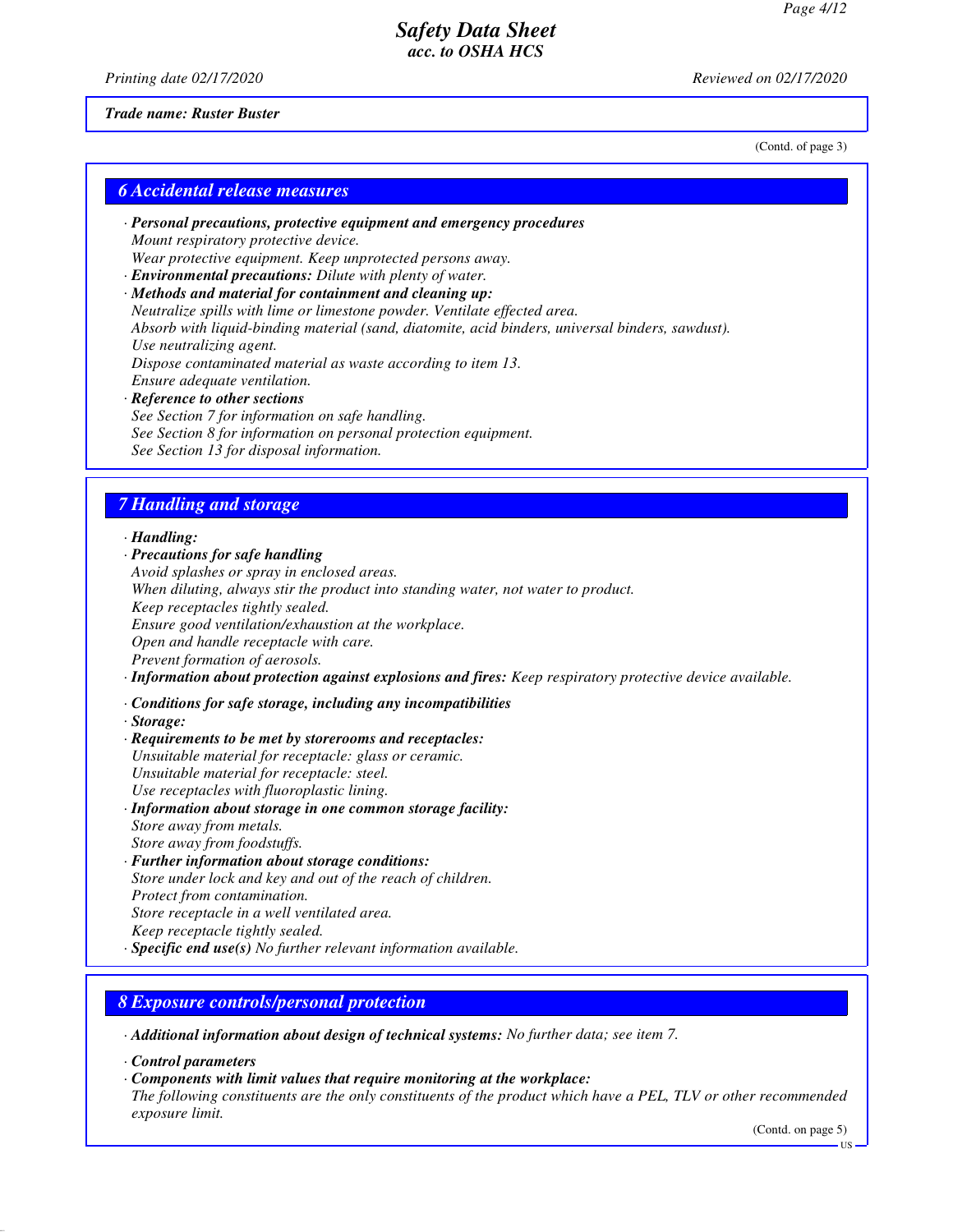US

# *Safety Data Sheet acc. to OSHA HCS*

*Printing date 02/17/2020 Reviewed on 02/17/2020*

### *Trade name: Ruster Buster*

| (Contd. of page 4)                                                                                                                                                                                                                             |
|------------------------------------------------------------------------------------------------------------------------------------------------------------------------------------------------------------------------------------------------|
| At this time, the remaining constituent has no known exposure limits.                                                                                                                                                                          |
| 7664-39-3 hydrofluoric acid                                                                                                                                                                                                                    |
| PEL Long-term value: 3 ppm<br>as F                                                                                                                                                                                                             |
| REL Long-term value: 2.5 mg/m <sup>3</sup> , 3 ppm<br>Ceiling limit value: $5*$ mg/m <sup>3</sup> , $6*$ ppm<br>$*15$ -min, as F                                                                                                               |
| TLV Long-term value: $0.41$ mg/m <sup>3</sup> , $0.5$ ppm<br>Ceiling limit value: 1.64 mg/m <sup>3</sup> , 2 ppm<br>as F; Skin; BEI                                                                                                            |
| 7664-38-2 phosphoric acid 75%                                                                                                                                                                                                                  |
| PEL Long-term value: 1 $mg/m^3$                                                                                                                                                                                                                |
| REL Short-term value: $3 \ mg/m^3$<br>Long-term value: $1 \text{ mg/m}^3$                                                                                                                                                                      |
| TLV Short-term value: $3 \text{ mg/m}^3$<br>Long-term value: $1 \text{ mg/m}^3$                                                                                                                                                                |
| · Ingredients with biological limit values:                                                                                                                                                                                                    |
| 7664-39-3 hydrofluoric acid                                                                                                                                                                                                                    |
| BEI $\beta$ mg/g creatinine                                                                                                                                                                                                                    |
| Medium: urine                                                                                                                                                                                                                                  |
| Time: prior to shift                                                                                                                                                                                                                           |
| Parameter: Flourides (background)                                                                                                                                                                                                              |
| 10 mg/g creatinine                                                                                                                                                                                                                             |
| Medium: urine                                                                                                                                                                                                                                  |
| Time: end of shift                                                                                                                                                                                                                             |
| Parameter: Flourides (background)                                                                                                                                                                                                              |
| · Additional information: The lists that were valid during the creation were used as basis.                                                                                                                                                    |
| · Exposure controls                                                                                                                                                                                                                            |
| · Personal protective equipment:                                                                                                                                                                                                               |
| · General protective and hygienic measures:                                                                                                                                                                                                    |
| Keep away from foodstuffs, beverages and feed.                                                                                                                                                                                                 |
| Immediately remove all soiled and contaminated clothing.                                                                                                                                                                                       |
| Wash hands before breaks and at the end of work.<br>Store protective clothing separately.                                                                                                                                                      |
| Avoid contact with the eyes.                                                                                                                                                                                                                   |
| Avoid contact with the eyes and skin.                                                                                                                                                                                                          |
| · Breathing equipment:                                                                                                                                                                                                                         |
| In case of brief exposure or low pollution use respiratory filter device. In case of intensive or longer exposure use<br>respiratory protective device that is independent of circulating air.                                                 |
| · Protection of hands:                                                                                                                                                                                                                         |
| Protective gloves                                                                                                                                                                                                                              |
| The glove material has to be impermeable and resistant to the product/ the substance/ the preparation.<br>Due to missing tests no recommendation to the glove material can be given for the product/ the preparation/ the<br>chemical mixture. |
| Selection of the glove material on consideration of the penetration times, rates of diffusion and the degradation<br>(Contd. on page 6)                                                                                                        |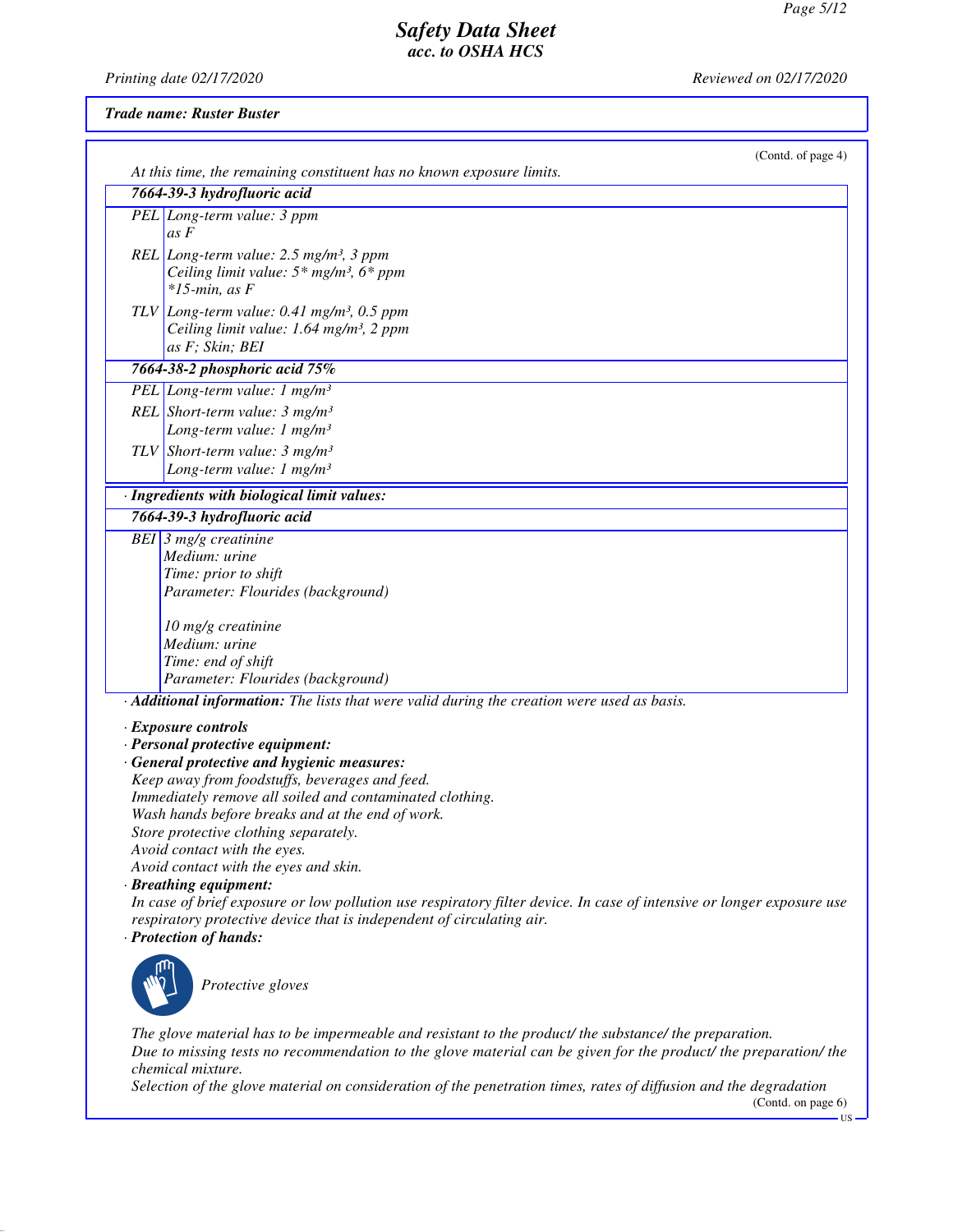*Printing date 02/17/2020 Reviewed on 02/17/2020*

#### *Trade name: Ruster Buster*

(Contd. of page 5)

US

# *· Material of gloves*

*Fluorocarbon rubber (Viton)*

*The selection of the suitable gloves does not only depend on the material, but also on further marks of quality and varies from manufacturer to manufacturer. As the product is a preparation of several substances, the resistance of the glove material can not be calculated in advance and has therefore to be checked prior to the application.*

### *· Penetration time of glove material*

- *The exact break through time has to be found out by the manufacturer of the protective gloves and has to be observed.*
- *· For the permanent contact gloves made of the following materials are suitable: Fluorocarbon rubber (Viton) · Not suitable are gloves made of the following materials:*
- *Plastic gloves Butyl rubber, BR PVA gloves PVC gloves Nitrile rubber, NBR*

#### *· Eye protection: Face protection*



\_R*Tightly sealed goggles*

#### *· Body protection: Boots*

*Acid resistant protective clothing Full head, face and neck protection Apron*

# *9 Physical and chemical properties*

| · Information on basic physical and chemical properties<br><b>General Information</b>                     |                                               |
|-----------------------------------------------------------------------------------------------------------|-----------------------------------------------|
| $\cdot$ Appearance:                                                                                       |                                               |
| Form:                                                                                                     | Liquid                                        |
| Color:                                                                                                    | Pink                                          |
| $\cdot$ Odor:                                                                                             | Acrid                                         |
| Odor threshold:                                                                                           | Not determined.                               |
| $\cdot$ pH-value at 20 $\degree$ C (68 $\degree$ F):                                                      | $\langle$ 1                                   |
| $\cdot$ Change in condition<br><b>Melting point/Melting range:</b><br><b>Boiling point/Boiling range:</b> | Undetermined.<br><100 °C (<212 °F)            |
| · Flash point:                                                                                            | Not applicable.                               |
| · Flammability (solid, gaseous):                                                                          | Not applicable.                               |
| · Decomposition temperature:                                                                              | Not determined.                               |
| $\cdot$ Auto igniting:                                                                                    | Product is not selfigniting.                  |
| · Danger of explosion:                                                                                    | Product does not present an explosion hazard. |
| $\cdot$ Explosion limits:<br>Lower:                                                                       | Not determined.                               |
|                                                                                                           | (Contd. on page 7)                            |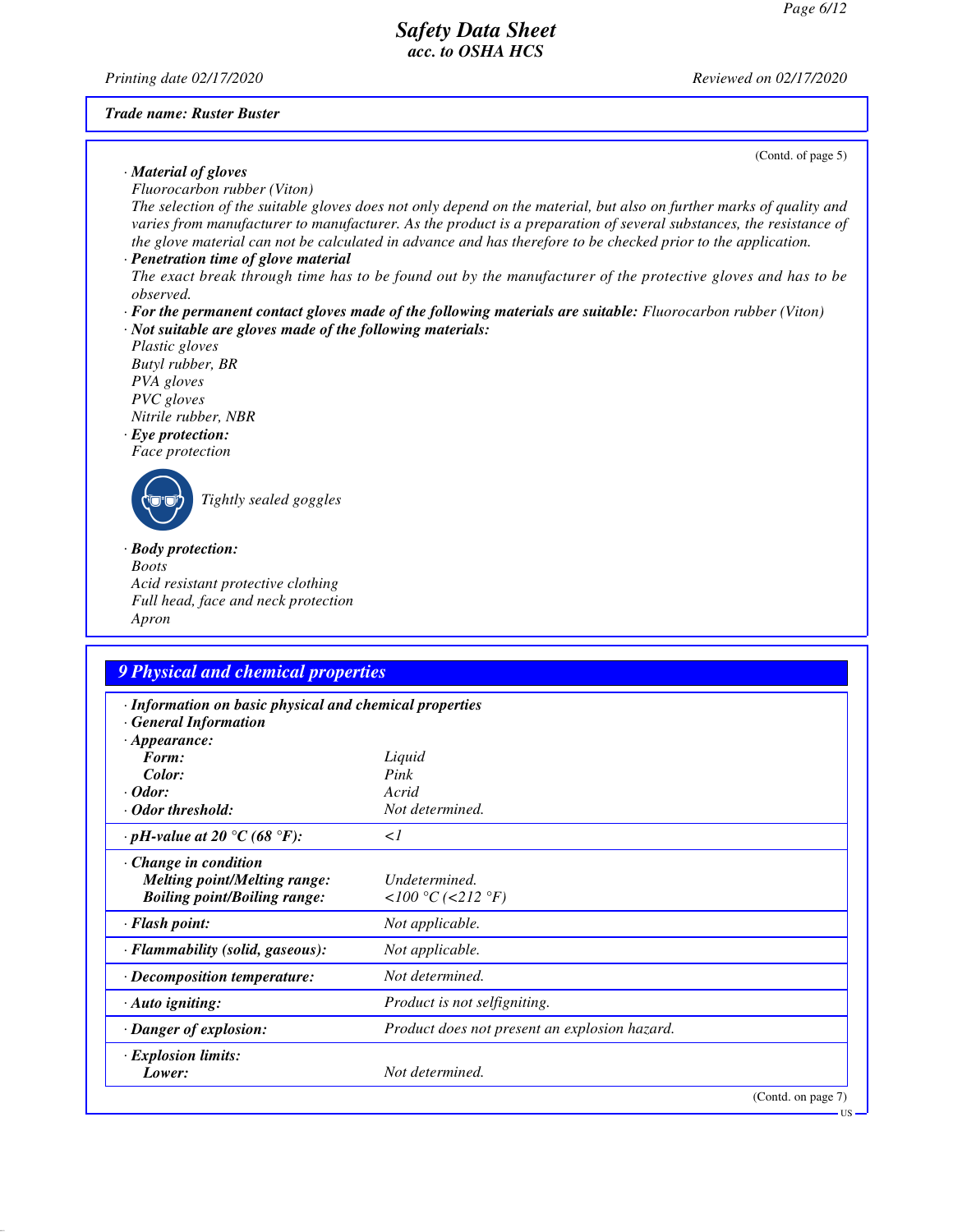*Printing date 02/17/2020 Reviewed on 02/17/2020*

#### *Trade name: Ruster Buster*

|                                                            |                                            | (Contd. of page 6) |
|------------------------------------------------------------|--------------------------------------------|--------------------|
| <b>Upper:</b>                                              | Not determined.                            |                    |
| $\cdot$ Vapor pressure at 20 °C (68 °F):                   | 40 hPa $(30 \, mm \, Hg)$                  |                    |
| $\cdot$ Density:                                           | Not determined.                            |                    |
| $\cdot$ Relative density                                   | Not determined.                            |                    |
| · Vapor density                                            | Not determined.                            |                    |
| $\cdot$ Evaporation rate                                   | Not determined.                            |                    |
| · Solubility in / Miscibility with                         |                                            |                    |
| Water:                                                     | Fully miscible.                            |                    |
| · Partition coefficient (n-octanol/water): Not determined. |                                            |                    |
| $\cdot$ Viscosity:                                         |                                            |                    |
| Dynamic:                                                   | Not determined.                            |                    |
| Kinematic:                                                 | Not determined.                            |                    |
| · Solvent content:                                         |                                            |                    |
| Water:                                                     | 76.0%                                      |                    |
| <b>VOC</b> content:                                        | $0.00 \%$                                  |                    |
|                                                            | $0.0$ g/l $/0.00$ lb/gal                   |                    |
| $\cdot$ Other information                                  | No further relevant information available. |                    |

### *10 Stability and reactivity*

*· Reactivity No further relevant information available.*

- *· Chemical stability Stable*
- *· Thermal decomposition / conditions to be avoided: No decomposition if used according to specifications.*
- *· Possibility of hazardous reactions*

*Attacks materials containing glass and silicate. Reacts with strong oxidizing agents. Reacts with alkali (lyes). Reacts with metals forming hydrogen. Develops toxic gases / fumes. Reacts with light alloys to form hydrogen. Reacts with various metals. · Conditions to avoid No further relevant information available.*

- *· Incompatible materials: Strong alkalies, Strong oxidizers, Most metals, Cyanides, Sulfides, Glass and Ceramics.*
- *· Hazardous decomposition products:*
- *Fluorophosgene on contact with naked flame or red hot objects.*
- *Hydrocarbons*
- *Carbon monoxide and carbon dioxide*
- *Hydrogen fluoride*

# *11 Toxicological information*

- *· Information on toxicological effects*
- *· Acute toxicity:*
- *· Primary irritant effect:*
- *· on the skin: Strong caustic effect on skin and mucous membranes.*
- *· on the eye:*
- *Strong caustic effect.*

*Strong irritant with the danger of severe eye injury.*

(Contd. on page 8)

US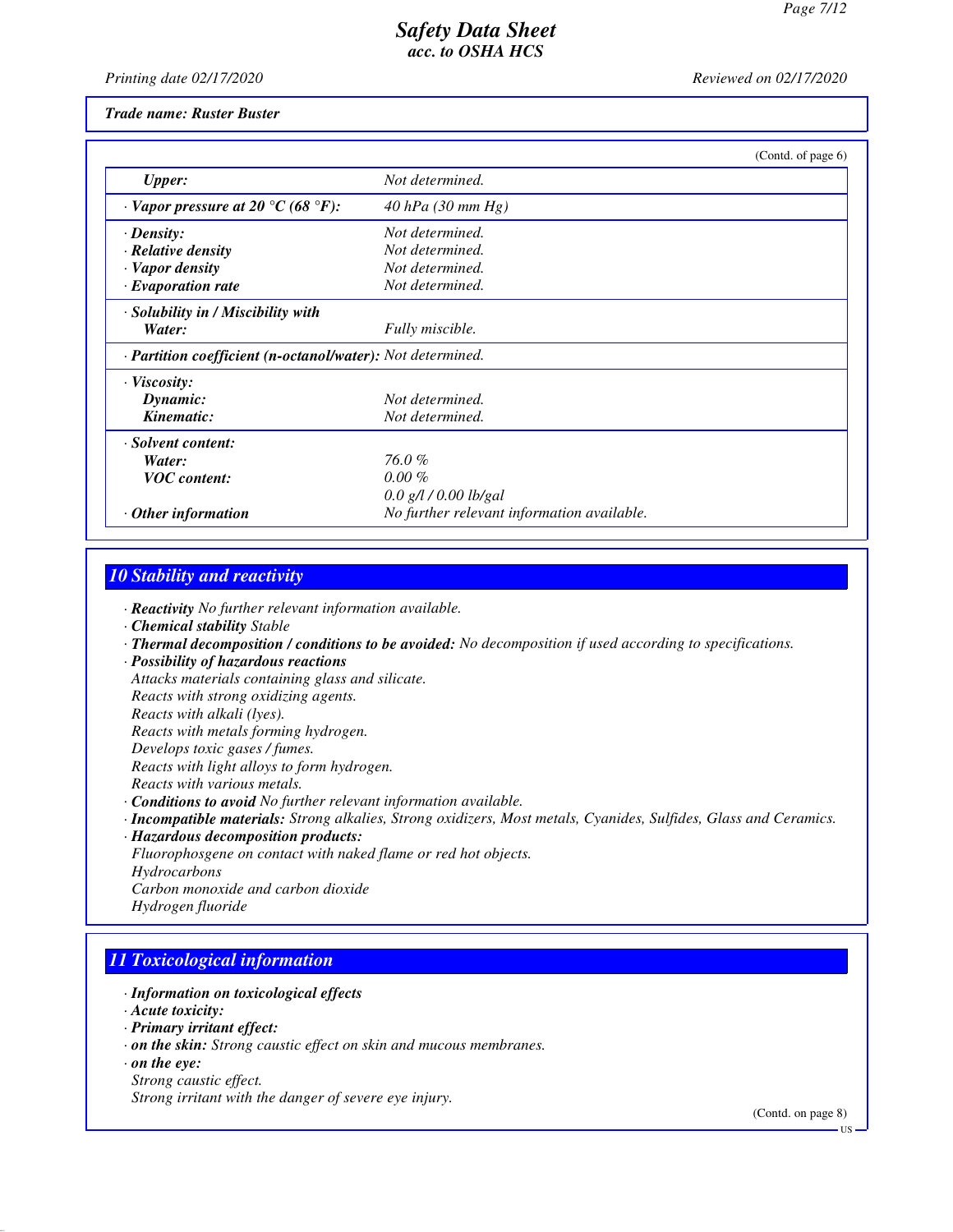*Printing date 02/17/2020 Reviewed on 02/17/2020*

#### *Trade name: Ruster Buster*

(Contd. of page 7)

*· Sensitization: No sensitizing effects known. · Additional toxicological information:*

*The product shows the following dangers according to internally approved calculation methods for preparations: Toxic*

*Corrosive*

*Irritant*

*Very toxic*

*Danger through skin absorption.*

*Swallowing will lead to a strong caustic effect on mouth and throat and to the danger of perforation of esophagus and stomach.*

*· Carcinogenic categories*

*· IARC (International Agency for Research on Cancer)*

*None of the ingredients is listed.*

*· NTP (National Toxicology Program)*

*no ingredient above de minimis level is listed*

#### *· OSHA-Ca (Occupational Safety & Health Administration)*

*None of the ingredients is listed.*

### *12 Ecological information*

*· Toxicity*

- *· Aquatic toxicity: No further relevant information available.*
- *· Persistence and degradability No further relevant information available.*
- *· Behavior in environmental systems:*
- *· Bioaccumulative potential No further relevant information available.*
- *· Mobility in soil No further relevant information available.*
- *· Additional ecological information:*

*· General notes:*

*Water hazard class 1 (Self-assessment): slightly hazardous for water*

*Do not allow undiluted product or large quantities of it to reach ground water, water course or sewage system. Must not reach bodies of water or drainage ditch undiluted or unneutralized.*

*Rinse off of bigger amounts into drains or the aquatic environment may lead to decreased pH-values. A low pHvalue harms aquatic organisms. In the dilution of the use-level the pH-value is considerably increased, so that after the use of the product the aqueous waste, emptied into drains, is only low water-dangerous.*

- *· Results of PBT and vPvB assessment*
- *· PBT: Not applicable.*
- *· vPvB: Not applicable.*
- *· Other adverse effects No further relevant information available.*

### *13 Disposal considerations*

- *· Waste treatment methods*
- *· Recommendation:*

*Dilute concentrate with water and neutralize afterwards with suitable alkali material (sodium hydroxide solution, lime). The formed neutral salts are relatively environment-friendly.*

*Must not be disposed of together with household garbage. Do not allow product to reach sewage system.*

#### *· Uncleaned packagings:*

*· Recommendation:*

*Empty contaminated packagings thoroughly. They can be recycled after thorough and proper cleaning.*

(Contd. on page 9)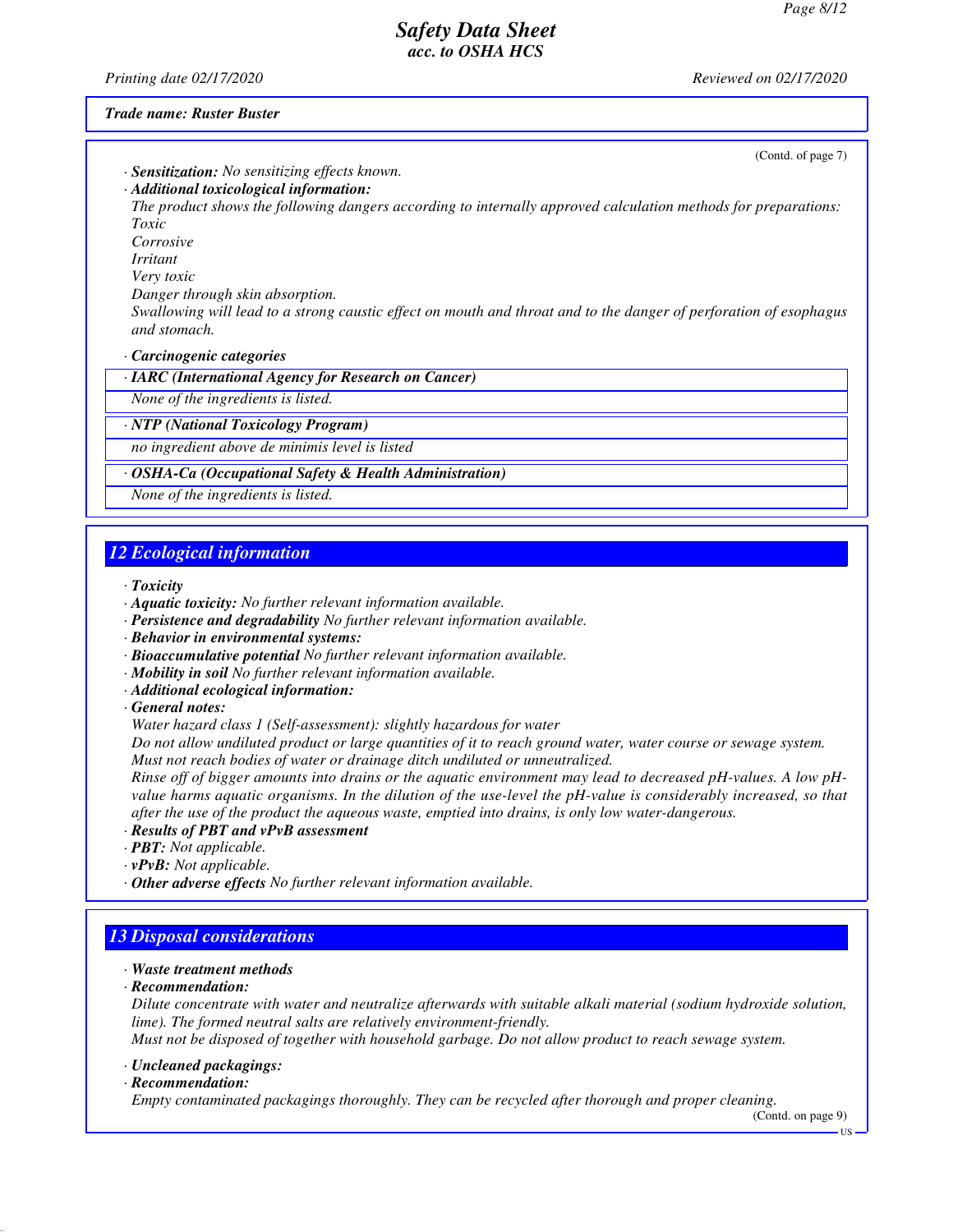*Printing date 02/17/2020 Reviewed on 02/17/2020*

*Trade name: Ruster Buster*

(Contd. of page 8)

| <b>14 Transport information</b>                                       |                                                                                                                                     |
|-----------------------------------------------------------------------|-------------------------------------------------------------------------------------------------------------------------------------|
| $\cdot$ UN-Number<br>· DOT, IMDG, IATA                                | <b>UN3289</b>                                                                                                                       |
| · UN proper shipping name<br>$\cdot$ <i>DOT</i><br>$\cdot$ IMDG, IATA | Toxic liquid, corrosive, inorganic, n.o.s. (Hydrofluoric acid)<br>TOXIC LIQUID, CORROSIVE, INORGANIC, N.O.S.<br>(HYDROFLUORIC ACID) |
| · Transport hazard class(es)                                          |                                                                                                                                     |
| $\cdot$ <i>DOT</i>                                                    |                                                                                                                                     |
| <b>PAC</b><br>TOXIC                                                   |                                                                                                                                     |
| $\cdot$ Class                                                         | 6.1 Toxic substances                                                                                                                |
| $-Label$                                                              | 6.1, 8                                                                                                                              |
| $\cdot$ IMDG                                                          |                                                                                                                                     |
| $\cdot$ Class                                                         | 6.1 Toxic substances                                                                                                                |
| $-Label$                                                              | 6.1/8                                                                                                                               |
| $\cdot$ IATA                                                          |                                                                                                                                     |
| $\cdot$ Class<br>$\cdot$ Label                                        | 6.1 Toxic substances<br>6.1(8)                                                                                                      |
|                                                                       |                                                                                                                                     |
| · Packing group<br>· DOT, IMDG, IATA                                  | Ι                                                                                                                                   |
|                                                                       |                                                                                                                                     |
| · Environmental hazards:<br>· Marine pollutant:                       | N <sub>O</sub>                                                                                                                      |
|                                                                       |                                                                                                                                     |
| · Special precautions for user                                        | Possible                                                                                                                            |
| · Poison inhalation hazard:                                           | 668                                                                                                                                 |
| · Danger code (Kemler):<br>· EMS Number:                              | $F-A, S-B$                                                                                                                          |
| · Segregation groups                                                  | Strong acids                                                                                                                        |
| · Stowage Category                                                    | B                                                                                                                                   |
| · Stowage Code                                                        | SW2 Clear of living quarters.                                                                                                       |

(Contd. on page 10)  $-$  US  $-$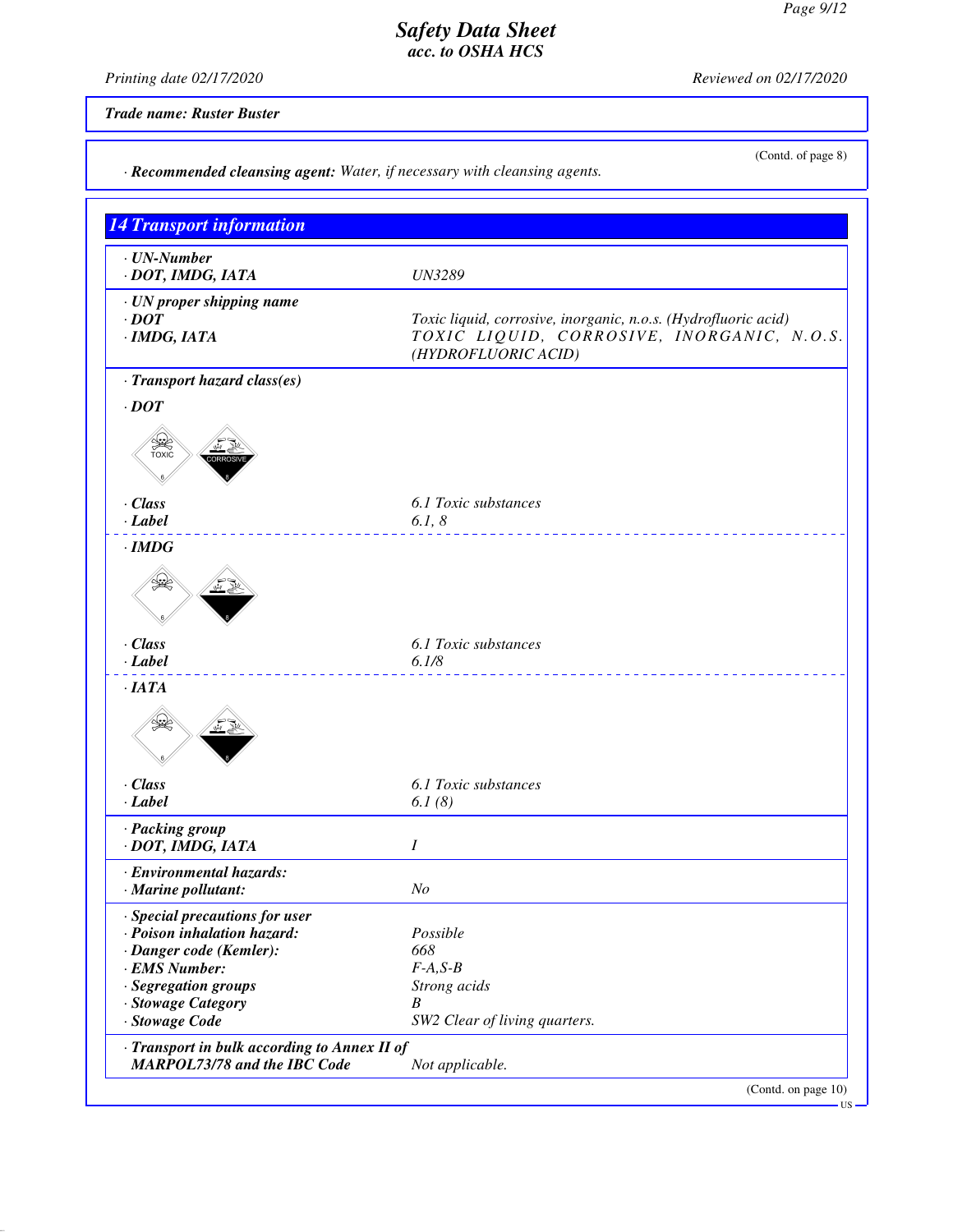*Printing date 02/17/2020 Reviewed on 02/17/2020*

*Trade name: Ruster Buster*

|                                     | (Contd. of page 9)                                 |
|-------------------------------------|----------------------------------------------------|
| · Transport/Additional information: |                                                    |
| $\cdot$ DOT                         |                                                    |
| $\cdot$ Quantity limitations        | On passenger aircraft/rail: 0.5 L                  |
|                                     | On cargo aircraft only: 2.5 L                      |
| $\cdot$ IMDG                        |                                                    |
| $\cdot$ Limited quantities (LQ)     | 0                                                  |
| $\cdot$ Excepted quantities (EQ)    | Code: E5                                           |
|                                     | Maximum net quantity per inner packaging: 1 ml     |
|                                     | Maximum net quantity per outer packaging: 300 ml   |
| · UN "Model Regulation":            | UN 3289 TOXIC LIQUID, CORROSIVE, INORGANIC, N.O.S. |
|                                     | (HYDROFLUORIC ACID), 6.1 (8), I                    |

# *15 Regulatory information*

*· Safety, health and environmental regulations/legislation specific for the substance or mixture · Sara*

| · Section 355 (extremely hazardous substances):                                                                     |                                      |
|---------------------------------------------------------------------------------------------------------------------|--------------------------------------|
| None of the ingredients is listed.                                                                                  |                                      |
| · Section 313 (Specific toxic chemical listings):                                                                   |                                      |
| 7664-38-2 phosphoric acid 75%                                                                                       |                                      |
| · TSCA (Toxic Substances Control Act):                                                                              |                                      |
| 7664-38-2 phosphoric acid 75%                                                                                       | <b>ACTIVE</b>                        |
| 66455-15-0 C10-12 6 Mole Linear Alcohol Ethoxylate                                                                  | <b>ACTIVE</b>                        |
| 7732-18-5 water, distilled, conductivity or of similar purity                                                       | <b>ACTIVE</b>                        |
| · Hazardous Air Pollutants                                                                                          |                                      |
| None of the ingredients is listed.                                                                                  |                                      |
| $\cdot$ Proposition 65                                                                                              |                                      |
| Chemicals known to cause cancer:                                                                                    |                                      |
| None of the substances are listed                                                                                   |                                      |
| Chemicals known to cause reproductive toxicity for females:                                                         |                                      |
| None of the ingredients is listed.                                                                                  |                                      |
| · Chemicalsknown to cause reproductive toxicity for males.                                                          |                                      |
| None of the ingredients is listed.                                                                                  |                                      |
| $\overline{\cdot}$ Chemicals known to cause developmental toxicity:                                                 |                                      |
| None of the ingredients is listed.                                                                                  |                                      |
| · Carcinogenic categories                                                                                           |                                      |
| · EPA (Environmental Protection Agency)                                                                             |                                      |
| None of the ingredients is listed.                                                                                  |                                      |
| · TLV (Threshold Limit Value established by ACGIH)                                                                  |                                      |
| None of the ingredients is listed.                                                                                  |                                      |
| · NIOSH-Ca (National Institute for Occupational Safety and Health)                                                  |                                      |
| None of the ingredients is listed.                                                                                  |                                      |
| <b>·GHS label elements</b> The product is classified and labeled according to the Globally Harmonized System (GHS). | (Cond. on page 11)<br>$\overline{u}$ |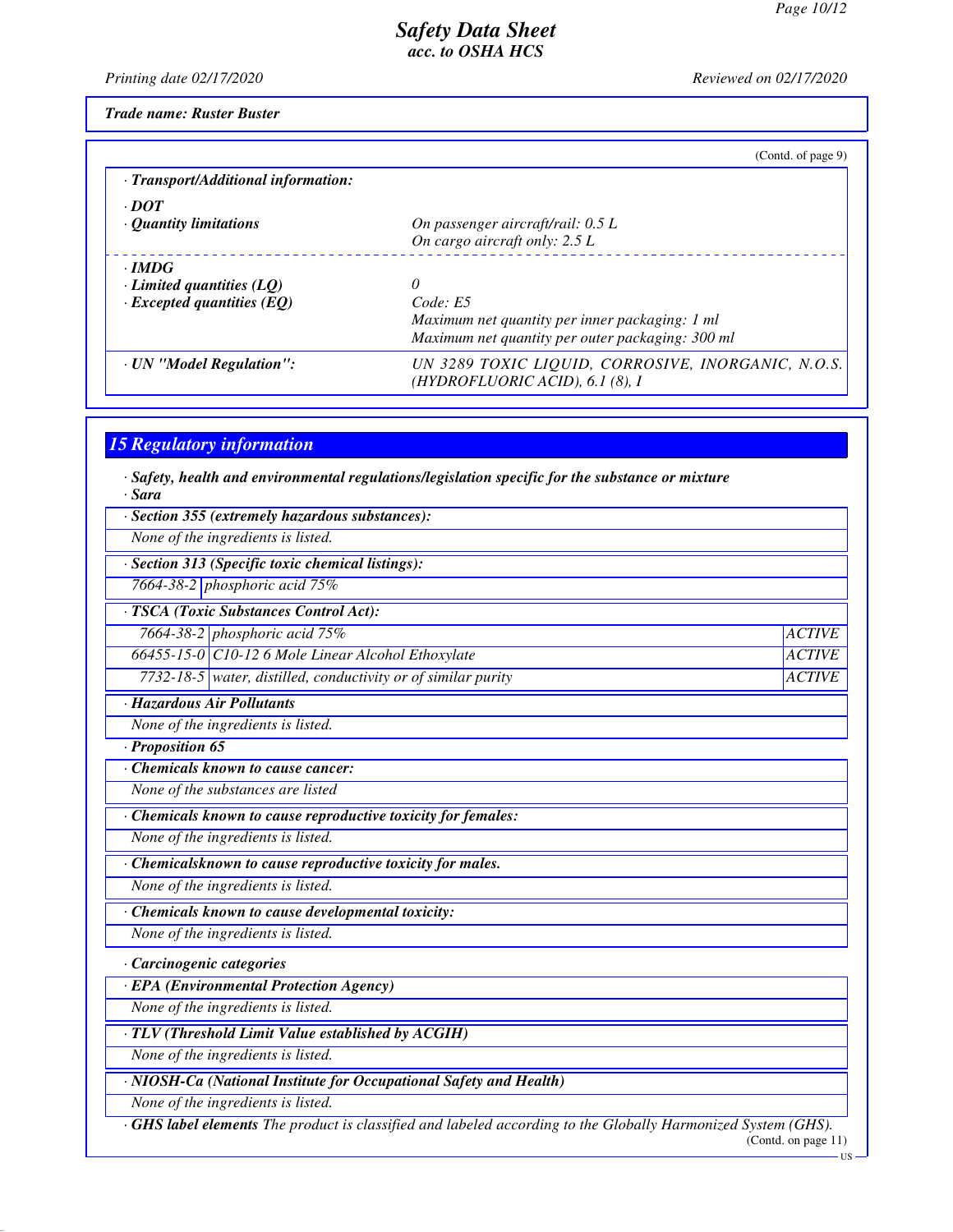*Printing date 02/17/2020 Reviewed on 02/17/2020*

*Trade name: Ruster Buster*

| · Hazard pictograms        | (Contd. of page $10$ )                                                                                                                             |
|----------------------------|----------------------------------------------------------------------------------------------------------------------------------------------------|
|                            |                                                                                                                                                    |
|                            |                                                                                                                                                    |
|                            |                                                                                                                                                    |
| GHS05<br>GHS <sub>06</sub> |                                                                                                                                                    |
|                            |                                                                                                                                                    |
| <b>Signal word Danger</b>  |                                                                                                                                                    |
|                            | · Hazard-determining components of labeling:                                                                                                       |
| hydrofluoric acid          |                                                                                                                                                    |
| phosphoric acid 75%        |                                                                                                                                                    |
| · Hazard statements        |                                                                                                                                                    |
|                            | Fatal if swallowed or in contact with skin.                                                                                                        |
| Toxic if inhaled.          |                                                                                                                                                    |
|                            | Causes severe skin burns and eye damage.                                                                                                           |
| · Precautionary statements |                                                                                                                                                    |
| $P301 + P310$              | If swallowed: Immediately call a poison center/doctor.                                                                                             |
| <i>P321</i>                | Specific treatment (see on this label).                                                                                                            |
|                            | P303+P361+P353 If on skin (or hair): Take off immediately all contaminated clothing. Rinse skin with water/                                        |
|                            | shower.                                                                                                                                            |
|                            | P305+P351+P338 If in eyes: Rinse cautiously with water for several minutes. Remove contact lenses, if present<br>and easy to do. Continue rinsing. |
| $P361 + P364$              | Take off immediately all contaminated clothing and wash it before reuse.                                                                           |
| P <sub>405</sub>           | Store locked up.                                                                                                                                   |
| <i>P501</i>                | Dispose of contents/container in accordance with local/regional/national/international<br>regulations.                                             |
|                            | · Chemical safety assessment: A Chemical Safety Assessment has not been carried out.                                                               |

### *16 Other information*

*This information is based on our present knowledge. However, this shall not constitute a guarantee for any specific product features and shall not establish a legally valid contractual relationship.*

*· Contact: Product Safety Department*

*· Date of preparation / last revision 02/17/2020 / - 01/15/2014 · Abbreviations and acronyms: IMDG: International Maritime Code for Dangerous Goods DOT: US Department of Transportation IATA: International Air Transport Association ACGIH: American Conference of Governmental Industrial Hygienists EINECS: European Inventory of Existing Commercial Chemical Substances ELINCS: European List of Notified Chemical Substances CAS: Chemical Abstracts Service (division of the American Chemical Society) NFPA: National Fire Protection Association (USA) HMIS: Hazardous Materials Identification System (USA) VOC: Volatile Organic Compounds (USA, EU) PBT: Persistent, Bioaccumulative and Toxic vPvB: very Persistent and very Bioaccumulative NIOSH: National Institute for Occupational Safety OSHA: Occupational Safety & Health TLV: Threshold Limit Value PEL: Permissible Exposure Limit REL: Recommended Exposure Limit BEI: Biological Exposure Limit Acute Tox. 2: Acute toxicity – Category 2 Acute Tox. 1: Acute toxicity – Category 1*

(Contd. on page 12)

US